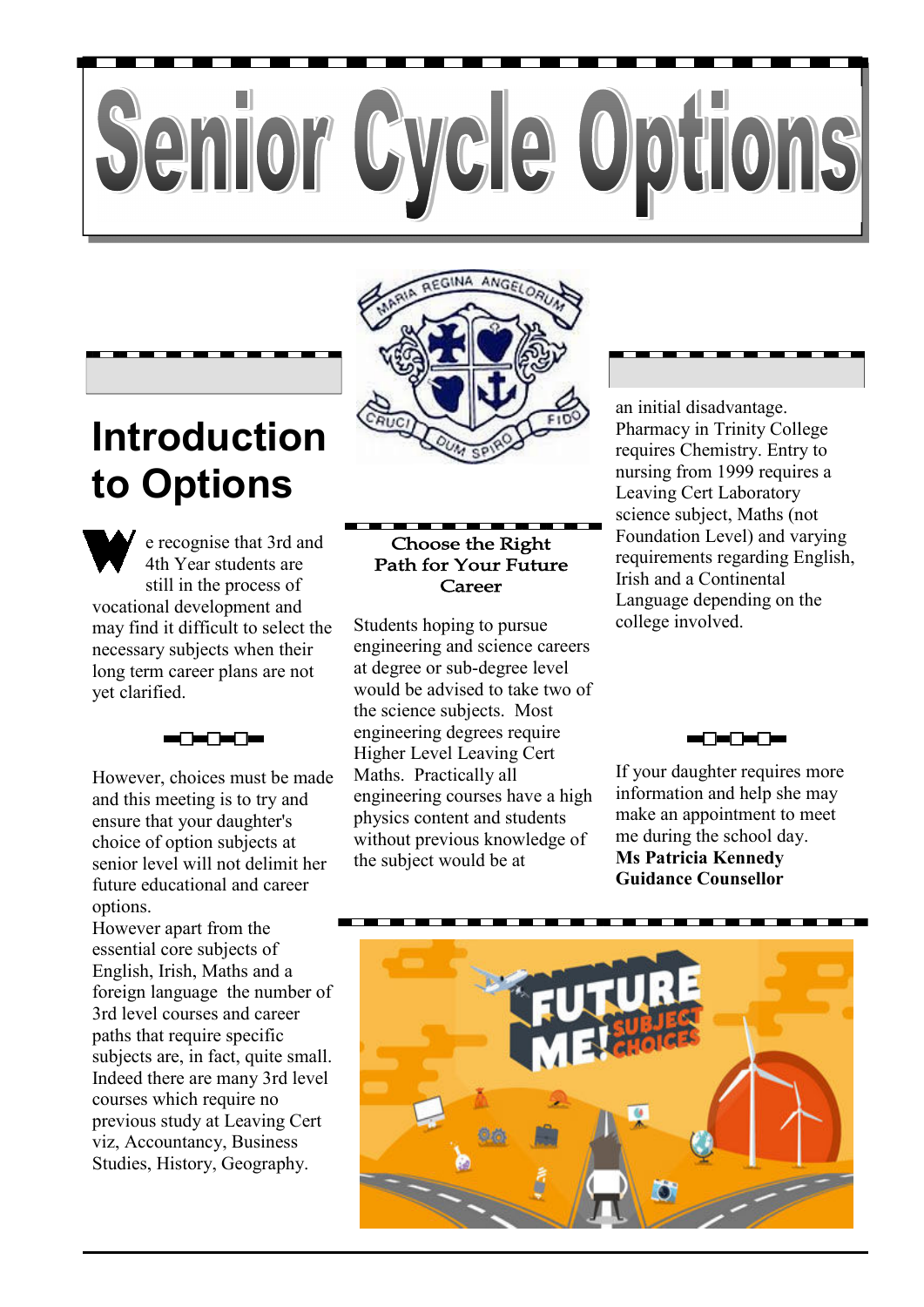### **Topic**

### **Design & Communication Graphics DCG**

 A continuation and development of the Junior certificate Technical Graphics course. This subject develops qualities of comprehension, analysis and problem solving as well as the physical skills and hand/eye co-ordination involved in drawing and an awareness of design.

The course is examined in 2 parts: 60% Final 1 Paper, 3 Hr exam in June of 6th Year and 40% Project which is given in Sept. of 6th Year to be completed by February. The Project involves communication and design through sketches, computer aided design (solidworks) and other ICT applications. Pupils must produce and model 2D and 3D drawings on paper and using CAD. They must use appropriate presentation techniques including colour and rendering. They must also evaluate their own designs.

# **Art:-**The Leaving Cert

Art Course covers similar areas to the Junior Cert course except the pupils go into everything in more depth. Art at Senior level is exam based rather than project based. The course includes observational drawing, figure drawing, still life, design and imaginative composition. Art history and appreciation is an important part of the course since 37% of the Leaving Cert marks are allocated to this exam. Generally speaking it is not advisable to opt for Art in L. Cert unless you have done Art for the Junior Cert or else are well able to draw - (you can get advice from Art teacher). Art is accepted as a subject at third level.



Later modern 1815-1993—Irish and European History.

- 1. Students study 4 topics in all 2 from Irish History and
- 2 from European history 2. One of the topics will be studied as a document-based study.

3. The other 3 topics are examined in a more essay-style way. The student will study topics from different perspectives, for example, politics and administration; society and the economy; culture, religion and science; key personalities and case studies. This will cover 80% of the paper.

4. One special study topic is to be prepared by all honours and ordinary level students. This is submitted prior to the written examination in June. It covers 20% of the paper.

The list of topics are as follows:

### **LATER MODERN FIELD OF STUDY**

#### **Irish History, 1815 - 1993**

- 1. Ireland and the Union, 1815 1870
- 2. Movement for political and social reform.
- 3. The pursuit of sovereignty and the impacts of partition, 1912 - 1949.
- 4. The Irish Diaspora, 1840— 1966
- 5. Politics and society in Northern Ireland 1949 - 1993
- 6. Government, economy and society in the Republic of Ireland 1949—1989

### **History of Europe and the Wider World, 1815 - 1992**

- 1. Nationalism and state formation in Europe, 1815 - 1871
- 2. Nation states and international tensions, 1871—1920
- 3. Dictatorship and democracy, 1920 - 1945
- 4. Division and realignment in Europe, 1945—1992
- 5. European retreat from empire and the aftermath, 1945—1990.
- 6. The United States and the world, 1945—1989.



# Music

The Leaving Certificate Music course provides continuity and progression from J.C. Music. Providing musical knowledge, understanding and practical work that caters for various needs of all students, including those who wish to pursue further studies in music. The Course involves a series of interrelated musical activities within 3 core areas of: Performing

> Composing Listening

Students study prescribed works, Irish music and aural skills.

Leaving Certificate music is examined at 2 levels - Higher and Ordinary—the examination consists of a practical examination and or/group performance (50%) and a combined aural and written examination (50%).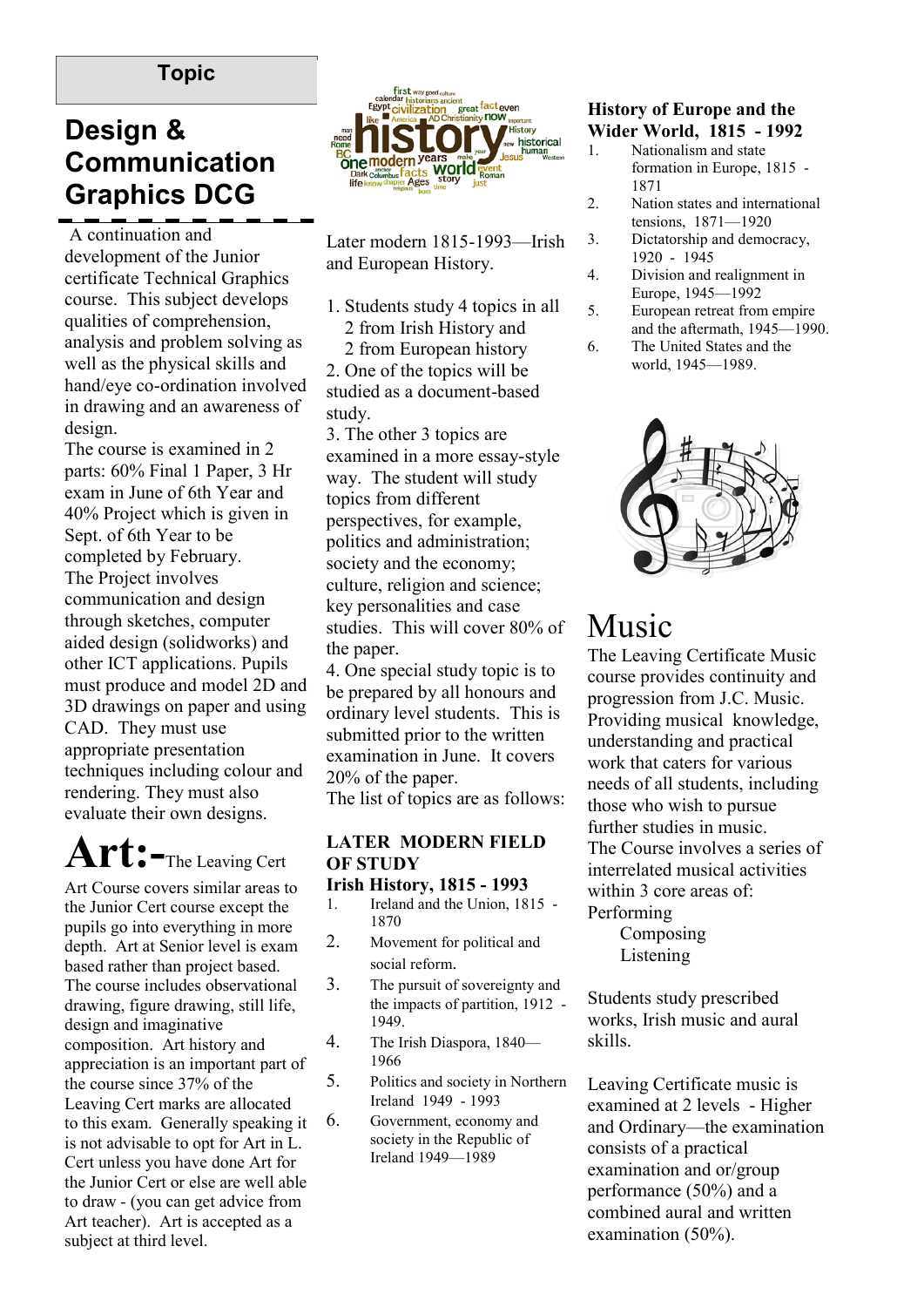## **Senior Cycle Options 3 3**



**Topic**  *iology* 

Biology is the study of life. In this course students explore the diversity of life and the interrelationship between organisms and their environment. The syllabus is composed of science for the enquiring mind, which constitutes approx. 70% of the syllabus, and the technological, political, social and economic aspects of biology, which constitues the remaining 30%.

In the course of their studies, students should undertake a range of laboratory work and fieldwork. A record of this work should be retained. While students generally find this subject interesting the course involves a lot of new terminology and so involves a considerable amount of work*.* 





*PHYSICS* 

Physics is the study of the laws and principles which describe the natural universe.

It involves the study of Electricity, Light, Sound, Heat and Radioactivity. Since Physics only comprises one third of a subject at Junior Cert, students will find that each topic will be covered in much greater detail at Leaving Cert level. Physics is of key importance in the technology of today and tomorrow. It is particularly important to those interested in specialising in most branches of engineering, e.g. Electrical, Civil, Mechanical, Industrial, Electronic, Telecommunications, Computers and Agricultural. Practically all engineering courses have a high physics content and students without previous knowledge of the subject would certainly be at a greater disadvantage.

# *Chemistry*

Chemistry is traditionally subdivided into three areas, physical, inorganic and organic chemistry. The Leaving Cer
ficate course includes material from each of these three areas.

Any student considering the subject should have good mathematical reasoning ability. She must also be prepared to memorise exactly many definitions as well as the preparations and properties of a large number of chemical elements and compounds. The course includes a considerable amount of prac
cal work and each student must keep a practical notebook. For some 3rd Level courses a Science subject is essential eg Chemistry H5 for Veterinary (UCD), Chemistry H4 for Human Nutrition and Dietetics (DIT) and Pharmacy (TCD)



**Footnote! The Faculty requirement for some courses is 2 Science subjects e.g. Trinity College Entry to Medicine and Dental Science require that you have two or one Science subjects and Maths in place of physics. However, the entry requirement for Medicine (6 Years) and Physiotherapy at NUI Colleges is only for one science subject.**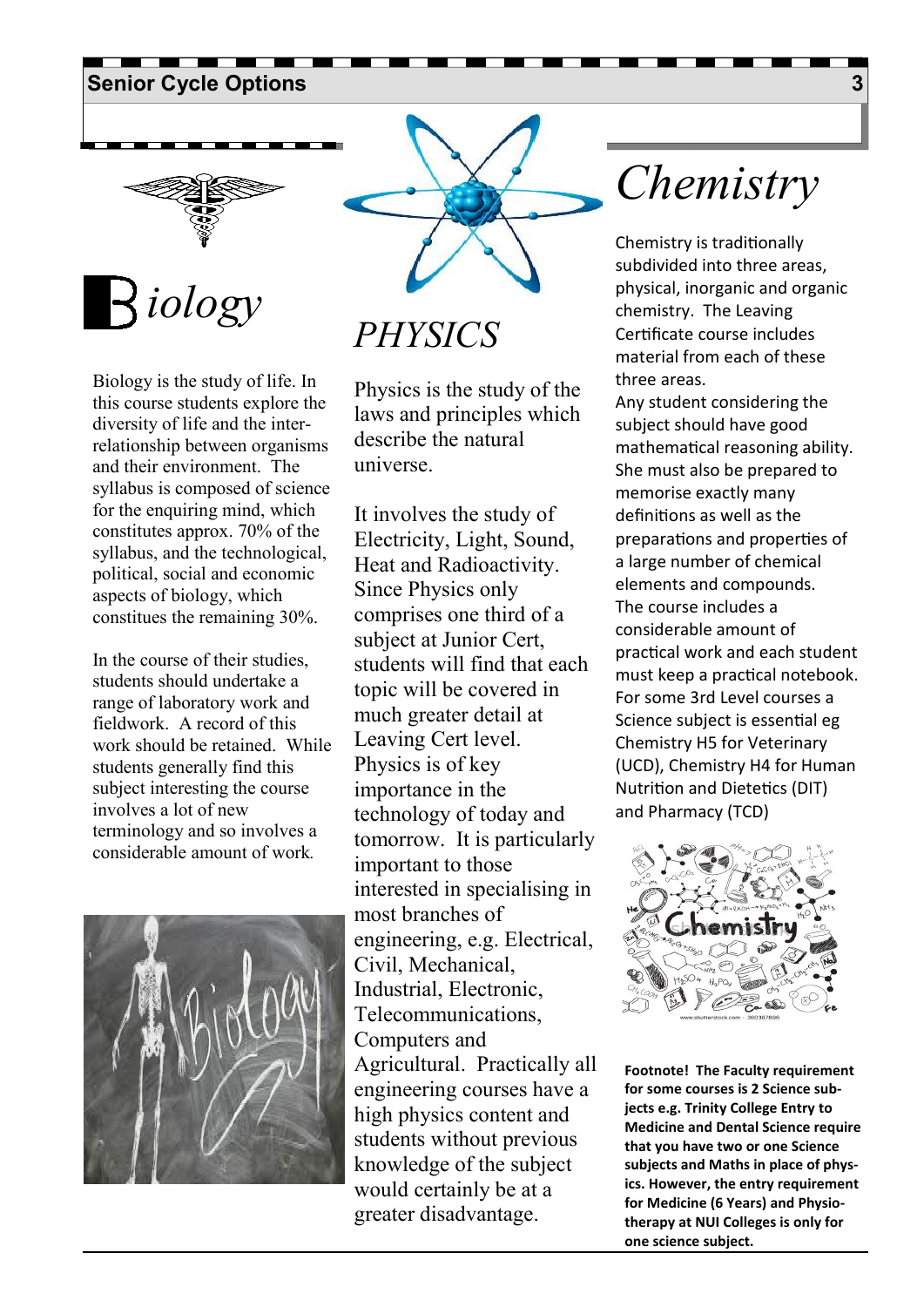### **4 Senior Cycle Options**





Involves -

- looking at people and their relationships in Business.
- How a Business is Set Up e.g. Enterprise
- Understanding the skills needed to run a Business e.g. Leadership, motivation, communication.
- Business procedures e.g market research, business planning
- The Business Environment e.g. Business, Government, Economy, International Trade, European Union.

**It is Not necessary to have taken Business Studies in Junior Cycle in order to study Business at Leaving Cert Level.** 

 *For Further Information On Any of the Subjects – Checkout Websites :* 

*www.loretoswords.ie www.careersportal.ie* 

- *second level students*
- *Leaving cert*
- *Subject choice*



# *Accounts:-*

This involves -

1.The recording of financial information by an individual, voluntary organisation or business.

2. The presentation of this financial information.

3. The interpretation and uses of this financial information.

4. Management Accoun
ng costings and budgeting for internal use.

It also provides a good foundation for many specific careers e.g. Accountancy, Auctioneering, Banking and Hotel Management to name but a few.

It is recommended that students considering this option would consult their teacher as a good knowledge of basic bookkeeping at Junior Cert level is desirable.

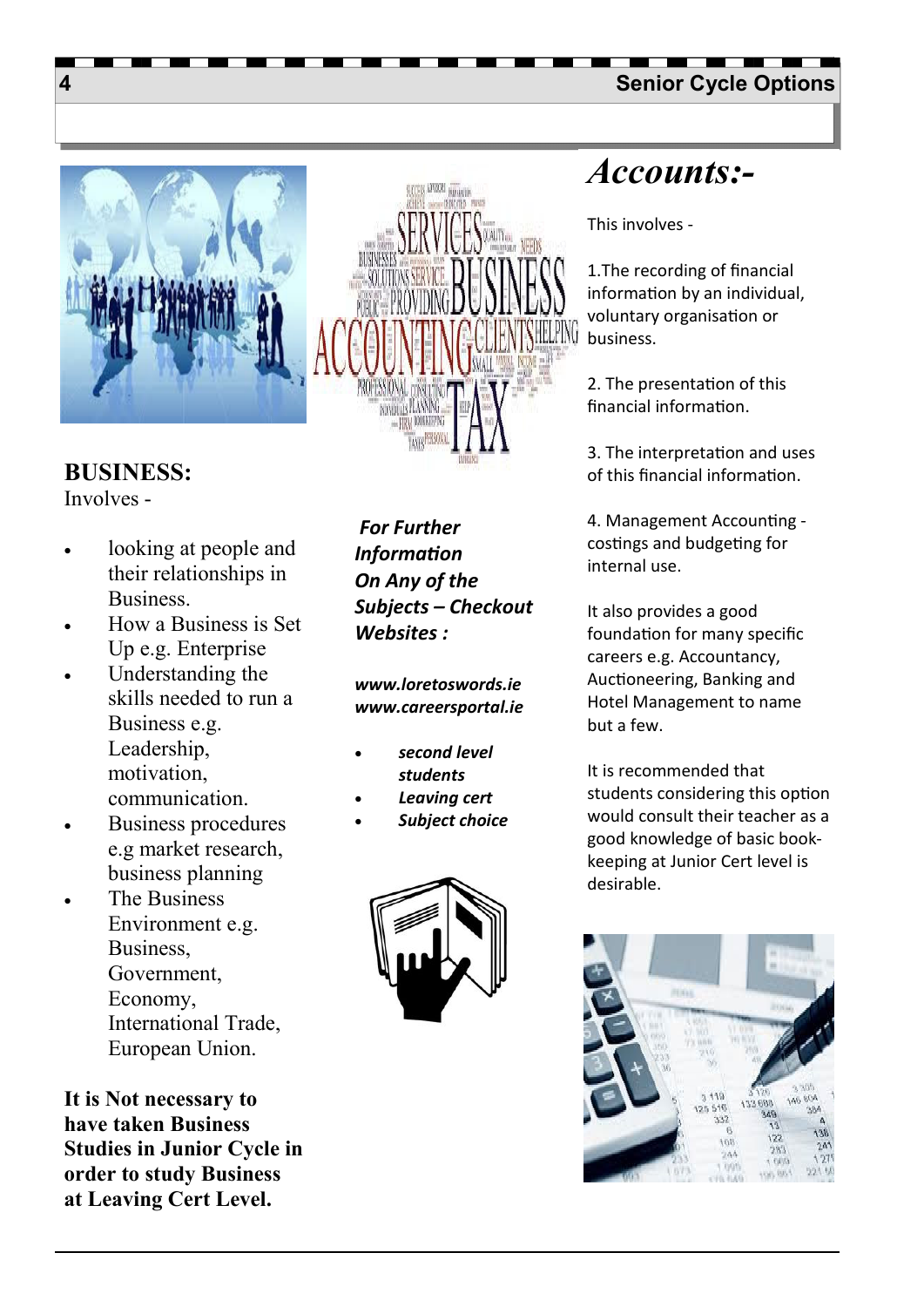### **Senior Cycle Options 5 and 200 million control of the Cycle Options 5 and 3 and 3 and 3 and 3 and 3 and 3 and 3 and 3 and 3 and 3 and 3 and 3 and 3 and 3 and 3 and 3 and 3 and 3 and 3 and 3 and 3 and 3 and 3 and 3 and 3 a**

### **Topic**

### **ome Economics, Social and Scientific**

The examination for both higher & ordinary levels will comprise either of the following:- A. Candidates who choose either Home Design or Management or Social Studies Electives

1. Written Examination (80%) 2. Food Studies Coursework(20%)

- B. Candidates who choose Textiles, Fashion & Design Elective
- 1. Written Examination(70%)
- 2. Food St. Coursework(20%)
- 3. Textile Studies Elective

Coursework (10%)

Examination/Coursework Completion dates:- The written exam will take place in June as normal. The Food Studies Coursework and the Textile Studies Coursework (Journal) must be completed by a specified date. Each of these coursework areas are assessed prior to written exam.

A) Food studies: scientific includes a study of nutrition, diet, food science, food safety, microbiology, food spoilage, preservation, the food industry, meal planning etc.

B) Resource management & consumer studies includes family resources, management, financial resource management, household technology, textiles, consumer studies. Social

includes sociology definitions, family, marriage, relationships, family responsibilities, family law. The Food Studies Coursework journal must be completed under Teacher supervision: it's imperative students are present for all practical cookery classes for completion of same. Parents are requested to oversee research undertaken by the students and to ensure completion dates are met

Before taking this course, students should have reached a high standard in Home Economics at Junior Level. A good knowledge of Junior Cert. is an advantage. It is not possible to take on Home Ec. for Leaving Cert. without a foundation in Home. Economics at Junior Level.



### Geography:

The Geography course serves to give the student a better understanding of our world and its resources, and also the relationship which exists between people and their environment. The course also aims to achieve an awareness of other peoples' problems and a concern for the quality of the environment and the conservation of world resources. The broad areas dealt with at Senior level are Map-work, Physical Social Economics and Regional Geography.

Skills such as the reading and interpretation of photographs, maps, pictures, tables and graphs are developed, as well as the processes of observation and recording during field-work.

Students are encouraged to take a keen interest in their local area as well as keeping up-to-date with newspaper articles and television programmes relating to the subject.

Please note a new grading system for the Leaving Certificate is being intro**duced from 2017 onwards. Details can be found on cao.ie (Student Resources—New Common Points Scale 2017)** 

| <b>Higher Grade</b>   | <b>Points</b> | <b>Ordinary Grade</b> | <b>Points</b> |
|-----------------------|---------------|-----------------------|---------------|
| H1 90-100%            | 100           | 01 90-100%            | 56            |
| H <sub>2</sub> 80<90% | 88            | 02 80<90%             | 46            |
| H3 70<80%             | 77            | 03 70<80%             | 37            |
| H4 60<70%             | 66            | O <sub>4</sub> 60<70% | 28            |
| H5 50<60%             | 56            | 05 50<60%             | 20            |
| H640<50%              | 46            | O6 40<50%             | 12            |
| H7 30<40%             | 37            | 07 30 <40%            | 0             |
| H80<30%               | 0             | O <sub>8</sub>        | 0             |